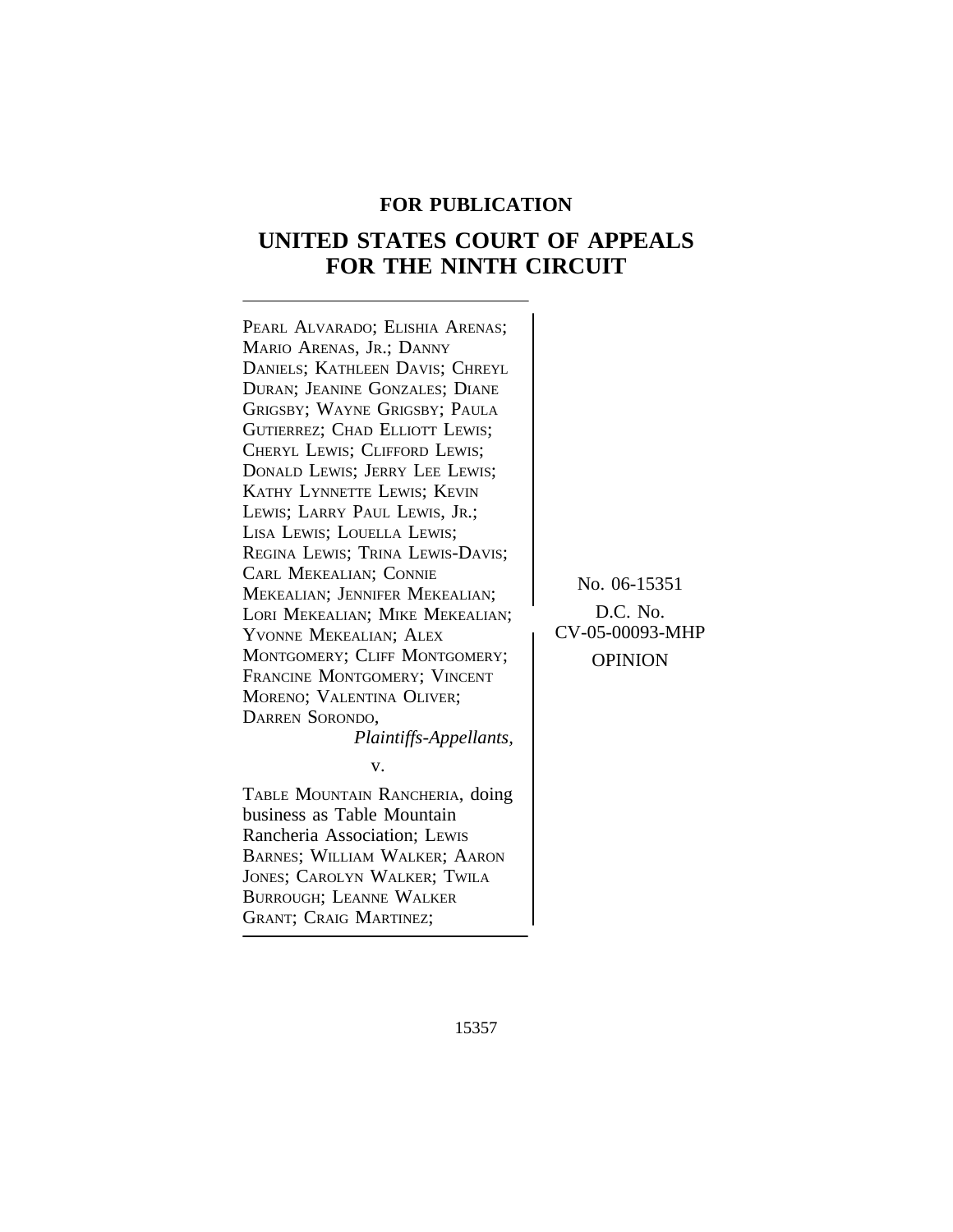<sup>R</sup>OBBIE CASTRO; RAY BARNES; VERN CASTRO; DIRK KEMPTHORNE,\* in his official capacity as the Secretary of the Dept. of Interior; UNITED STATES OF AMERICA, *Defendants-Appellees.*

> Appeal from the United States District Court for the Northern District of California Marilyn H. Patel, District Judge, Presiding

> Argued and Submitted October 16, 2007—San Francisco, California

> > Filed November 29, 2007

Before: Arthur L. Alarcón, David R. Thompson, and Richard C. Tallman, Circuit Judges.

Opinion by Judge Alarcón

<sup>\*</sup>Dirk Kempthorne is substituted for his predecessor, Gale Norton, as Secretary of the Department of Interior, pursuant to Fed. R. App. P. 43(c)(2).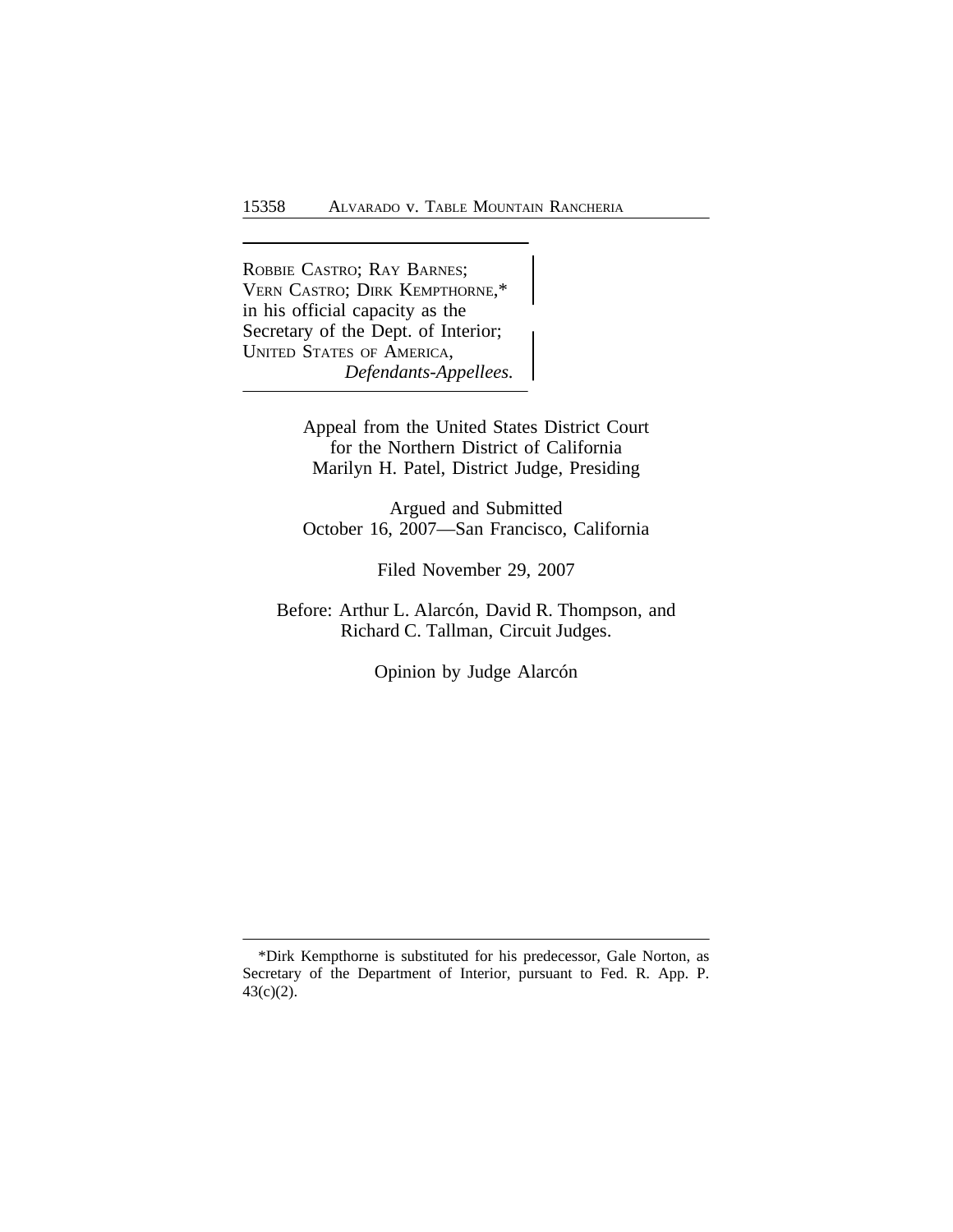## **COUNSEL**

Brian C. Leighton, Clovis, California, for the appellants.

Paula M. Yost, Sonnenschein, Nath & Rosenthal, San Francisco, California; Timothy S. Jones, Sagaser, Franson & Jones, Fresno, California; Sue Ellen Wooldridge, Assistant Attorney General, United States Department of Justice, Washington, D.C., Katherine J. Barton, (argued), David B. Glazer and Elizabeth A. Peterson, Department of Justice Environment & Natural Resources Division, Washington, D.C., for the appellees.

#### **OPINION**

ALARCÓN, Circuit Judge:

Appellants appeal from the district court's order dismissing their complaint for lack of subject matter jurisdiction. Appellants are individuals who unsuccessfully petitioned the Table Mountain Tribal Council for admission to the Table Mountain Rancheria, an Indian tribe. Their complaint sought an order compelling the Table Mountain Rancheria to admit them as members. The district court concluded that it lacked subject matter jurisdiction over Appellants' claims because this case was indistinguishable from those in which tribal immunity precludes federal court jurisdiction over tribal membership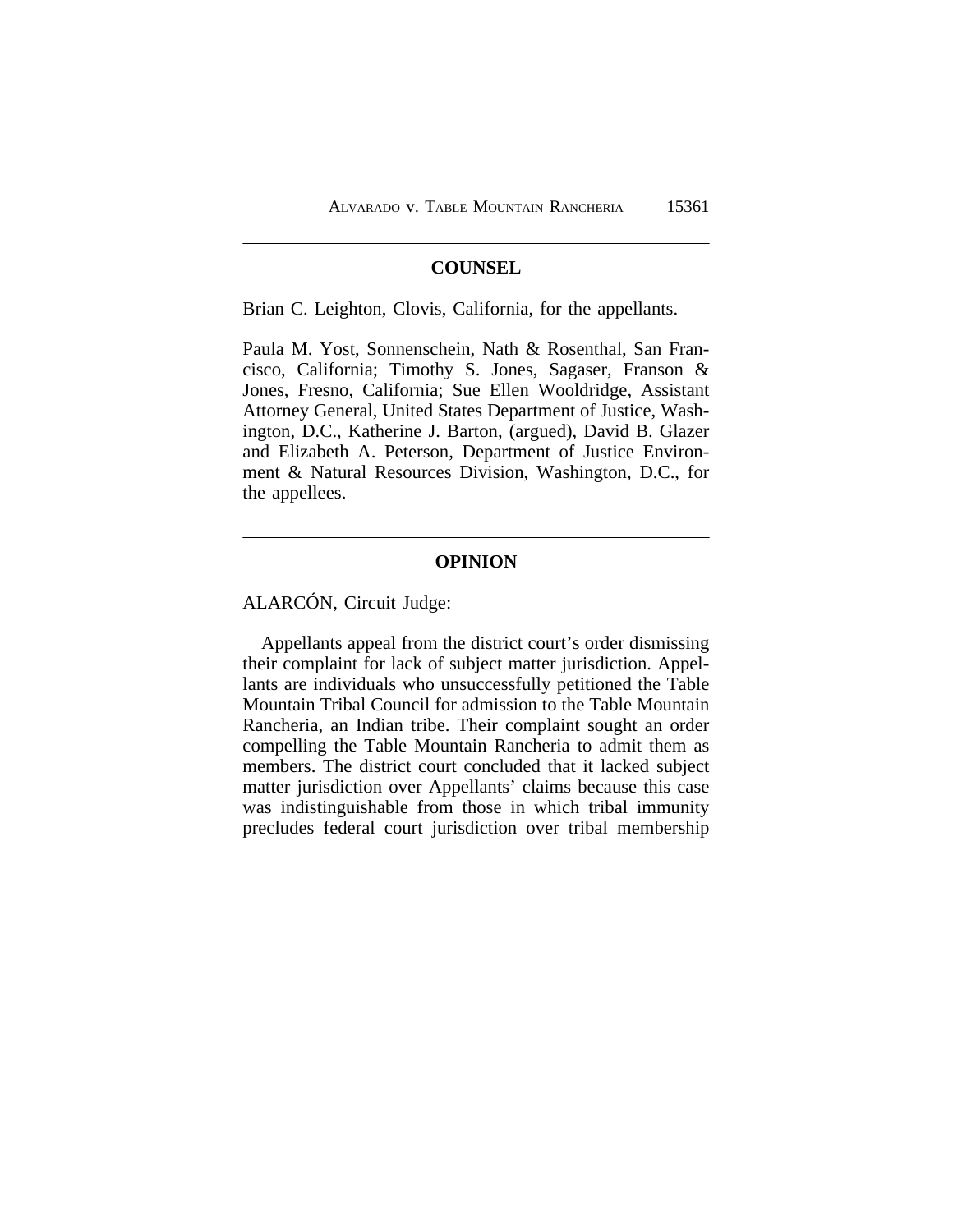disputes. In so holding, the district court rejected Appellants' attempts to establish subject matter jurisdiction.

Appellants contend that this case is distinguishable from those in which tribal immunity precludes jurisdiction. They claim that immunity does not apply because their claims do not involve tribal membership disputes. Instead, they purport to assert a collateral attack on the judgment in *Table Mountain Rancheria Association et al. v. James Watt, Secretary of the Interior*, No. C-80-4595-MHP. Also, they argue that the district court had subject matter jurisdiction by virtue of its ancillary authority to enforce the *Watt* settlement agreement, and that the tribal Appellees' immunity is waived because of their participation in *Watt*. In passing, Appellants assert that the district court had jurisdiction pursuant to 28 U.S.C. § 1346.

We have appellate jurisdiction over this timely appeal from the district court's final judgment pursuant to 28 U.S.C. § 1291, and affirm the judgment of dismissal. The district court properly concluded that it lacked subject matter jurisdiction to order Appellees to admit Appellants as members of the Table Mountain Rancheria. We do not reach the issue of whether tribal immunity defeats Appellants' claims. Appellants' subject matter arguments suffer from a more fundamental flaw: Appellants have failed to establish that the district court has subject matter jurisdiction over their causes of action even if the Table Mountain Rancheria is not immune from suit.

In or around 1916, the United States purchased a parcel of land in Fresno County, California from private individuals, and thereafter held the land in trust for the Table Mountain Band of Indians. The land became known as the Table Mountain Rancheria ("TMR"), and was considered an Indian Reservation and "Indian Country" within the meaning of 18 U.S.C.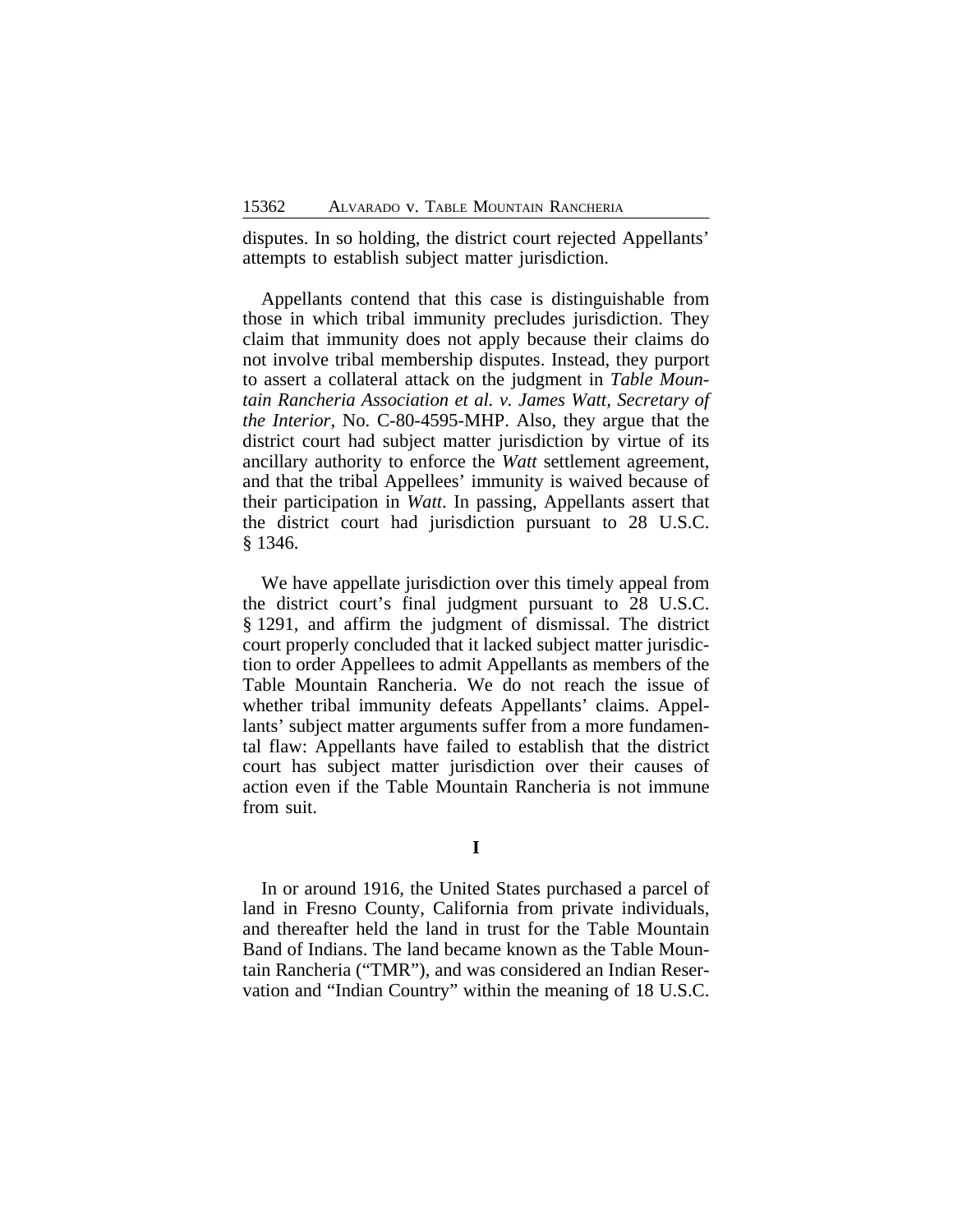§ 1151.<sup>1</sup> Rancheria residents were recognized as Indians for purposes of federal law.

On August 18, 1958, Congress enacted the California Rancheria Act, Pub. L. No. 85-671, 72 Stat. 619 (1958). The Rancheria Act, *inter alia*, authorized an exchange of title to Rancheria assets, and a promise that the Bureau of Indian Affairs ("BIA") would continue to provide essential benefits, such as irrigation and educational programs to Rancheria residents, if, in return, the TMR voluntarily relinquished its trust status, and the TMR's residents forfeited their Indian status.

A proposed plan for distribution of Rancheria land, drafted pursuant to the Rancheria Act, divided the Rancheria into parcels, most of which were to be conveyed to individual Rancheria residents. The remaining parcels were earmarked for the Rancheria water system, and were to be conveyed to a legal entity formed solely to receive the remaining parcels. Sometime after July 31, 1959, the proposed plan was approved. As a result, the Rancheria assets were distributed to the Table Mountain Rancheria Association ("TMRA")**<sup>2</sup>** and individual residents. In addition, the Rancheria lost its trust status, and its residents lost their Indian status.

In 1980, the TMRA, several individuals who had forfeited their Indian status in return for Rancheria assets, along with

<sup>&</sup>lt;sup>1</sup>"[T]he term 'Indian country' . . . means (a) all land within the limits of any Indian reservation under the jurisdiction of the United States Government . . . , (b) all dependent Indian communities within the borders of the United States whether within the original or subsequently acquired territory thereof . . . , and (c) all Indian allotments, the Indian titles to which have not been extinguished, including rights-of-way running through the same." 18 U.S.C. § 1151.

<sup>&</sup>lt;sup>2</sup>The Table Mountain Rancheria Association is described as "the governing body of the American Indian Tribe, Band, or Community consisting of the Indians and their descendants and/or Indian successors in interest for whose benefit the United States of America acquired and created the Table Mountain Rancheria."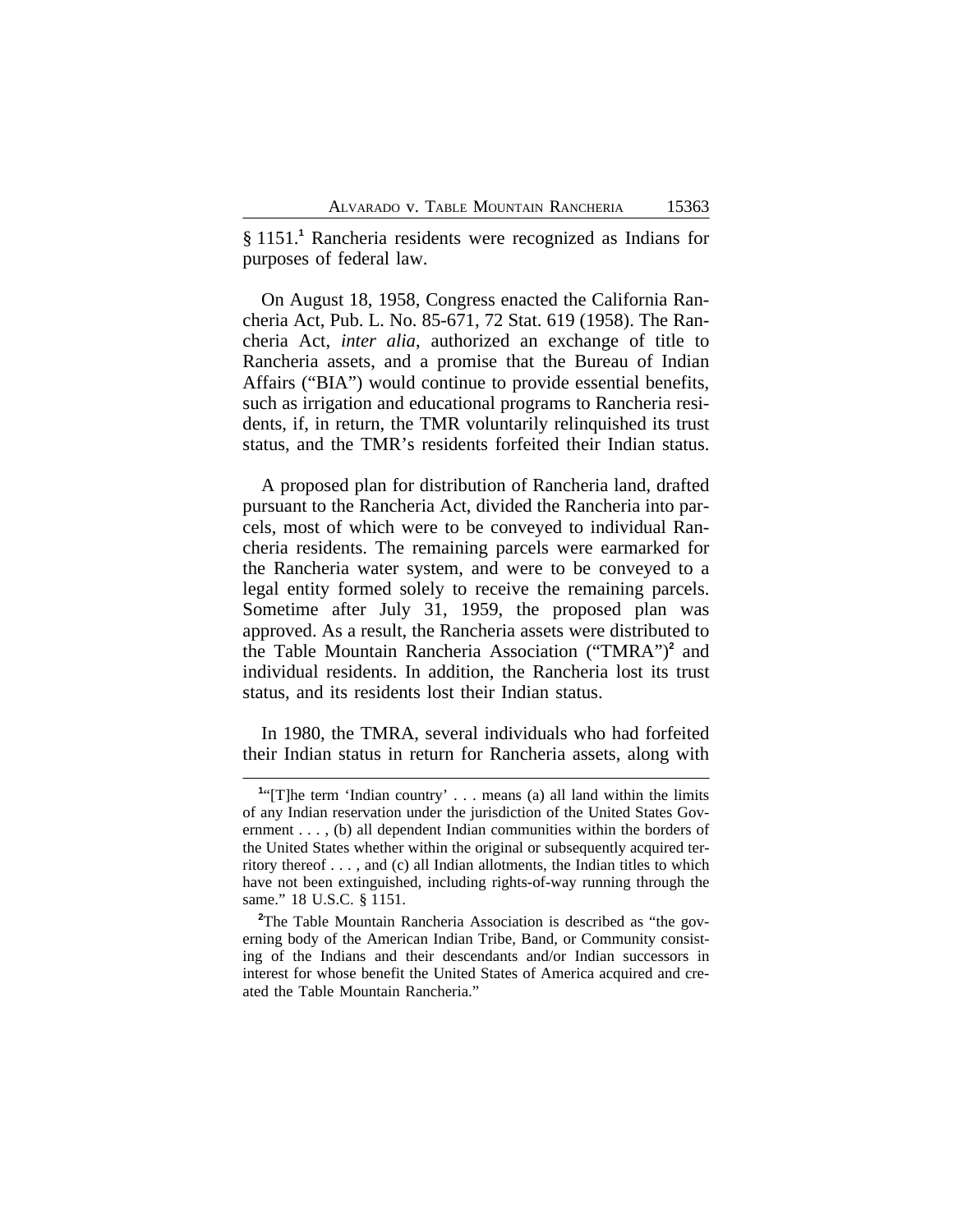several dependent members of their families, filed a putative class action, entitled *Table Mountain Rancheria Association et al. v. James Watt, Secretary of the Interior, et al.*, No. C-80-4595-MHP ("*Watt*"), in the United States District Court for the Northern District of California. The *Watt* complaint named Clarence Jones, Lester Burrough, E.B. Barnes, Lewis Barnes, and William Walker as plaintiffs,**<sup>3</sup>** and the Secretary of the Interior, the Secretary of Health and Human Services, and the United States, as defendants.

The named plaintiffs in the *Watt* action sought to certify two classes:

persons named in the distribution plan as distributees of  $[TMR]$  assets  $\ldots$ , or the [ir] Indian heir(s),  $assign(s)$ ,  $execution(s)$ ,  $administrator(s)$ ,  $or$  successor(s) in interest  $\dots$  who, by reason of having been named as distributees . . . were . . . considered by the [federal] government . . . to have lost their status as Indians under [federal law];

. . .

all Indian persons, other than distributees, who were named in the [TMR] distribution plan as dependents of distributees, and who, for that reason, were . . . deemed by the United States . . . to have lost their status as Indians under [federal law].

On April 11, 1983, the district court certified both classes.

The *Watt* plaintiffs alleged that the defendants failed to inform the Rancheria residents who approved the distribution

**<sup>3</sup>**The *Watt* complaint identifies plaintiffs Clarence Jones, Lester Burrough, E.B. Barnes, Lewis Barnes, and William Walker as "persons named in the final plan for the distribution of the assets . . . of the [TMR] . . . as being distributees . . . of the assets of said Rancheria."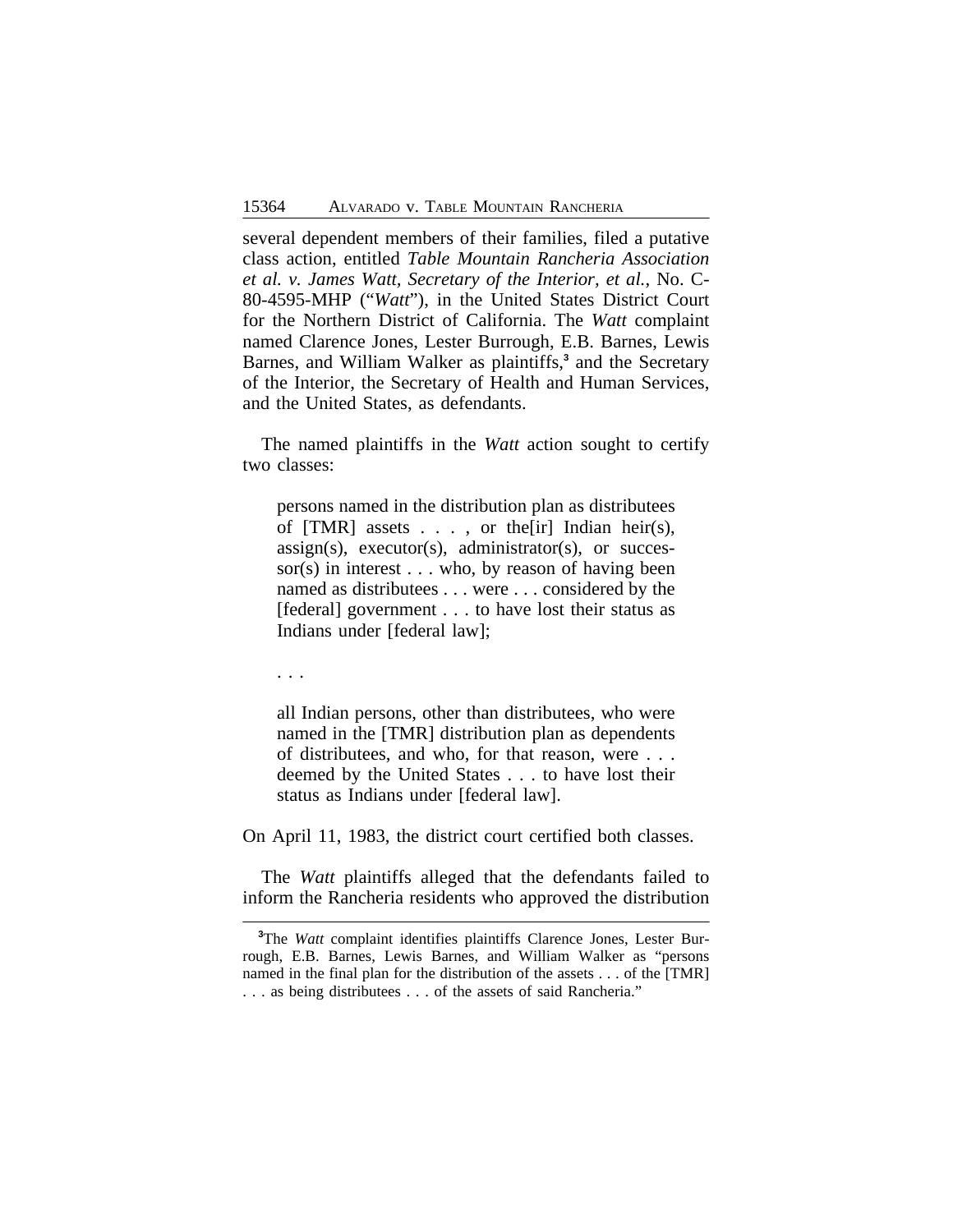plan of "the obligations of the United States under the Rancheria Act, the relative advantages and disadvantages of accepting termination, the options available to them under the Rancheria Act and the legal consequences of exercising those options." The *Watt* complaint further alleged that the *Watt* defendants "caus[ed] plaintiff dependents to be ineligible to receive *federal* services provided exclusively to Indians, and to enjoy other federal rights available to Indians, including such rights as having land held in trust for them." (Emphasis added).

The *Watt* complaint sought rescission of the distribution plan and a declaration "that the purported termination of the [plaintiffs'] Indian status . . . and the trust . . . status of the lands of the Table Mountain Rancheria . . . is void . . . and that plaintiff distributees [and dependents] have been and remain eligible to participate in all *federal programs and benefits provided to Indians because of their status as Indians*." (Emphasis added).

On March 28, 1983, the *Watt* parties stipulated to a settlement and judgment. The stipulation provided that the named plaintiffs

represent the class of persons certified as consisting of all persons named in the distribution plan of the Table Mountain Rancheria as distributees of the assets of said Rancheria, or the Indian heir(s),  $assign(s)$ ,  $execution(s)$ ,  $administrator(s)$ , or successor(s) in interest thereof *who*, by reason of having participated in the distribution of the assets of said Rancheria at any time *have been considered by the government of the United States or any other governmental entity to have lost their status as Indians under the laws of the United States*.

(Emphasis added). The stipulation also required the Secretary of the Interior to list the Table Mountain Band of Indians as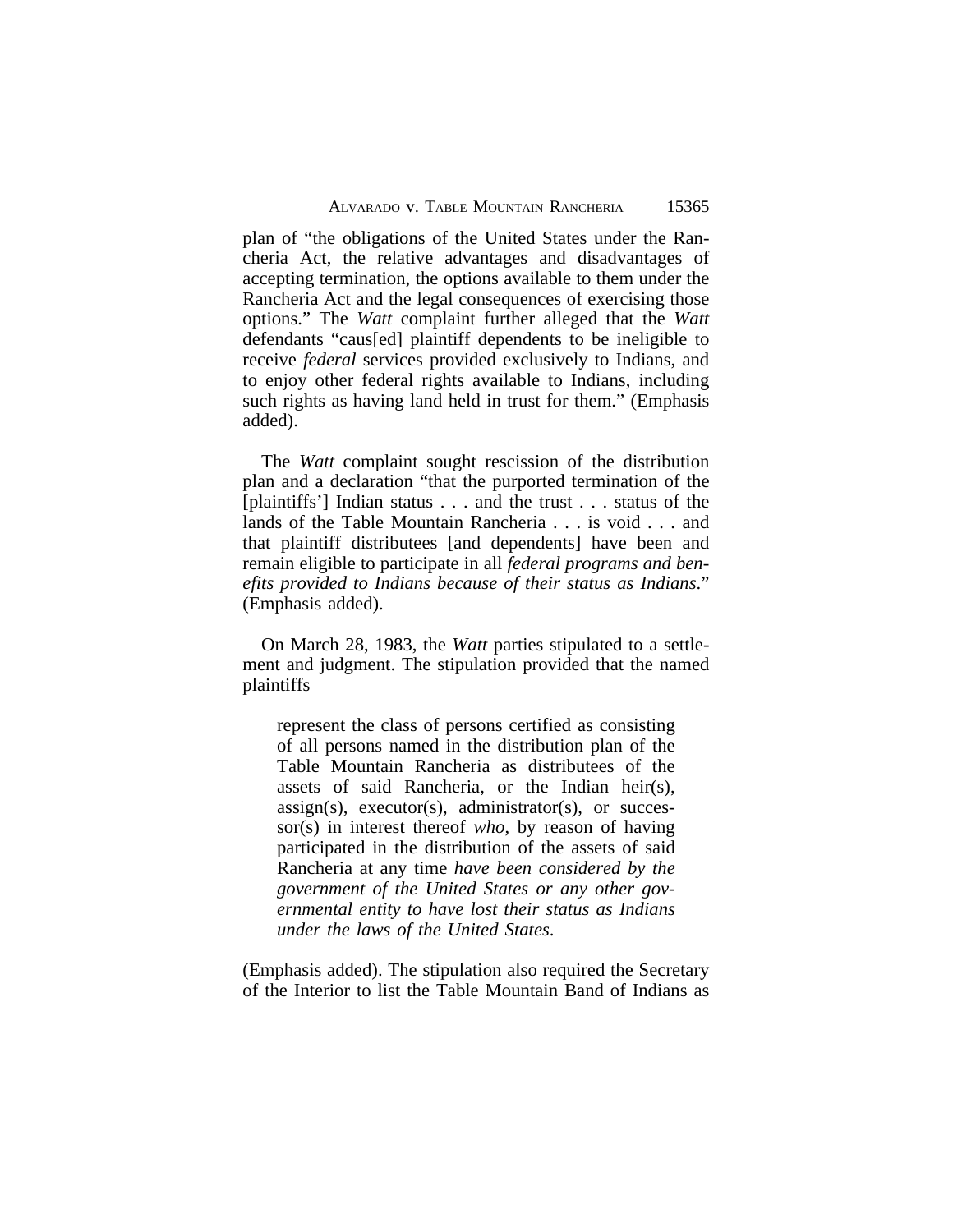an Indian tribal entity under 25 C.F.R. Part 83.6(b), and permit any class member or successor who received title to an asset because of the 1959 distribution to "elect to restore any such interest [to] federal trust status" by conveying it to the United States for the benefit of the tribe. The *Watt* settlement further stated that "[t]he status of the named individual plaintiffs and class members as Indians under the laws of the United States is confirmed." The settlement provided that plaintiffs would dismiss their damages claims against the Secretary of the Interior and the United States.

The district court approved the stipulated settlement on June 16, 1983. The *Watt* court retained jurisdiction to enforce the judgment for one year after its date of entry.

On December 14, 1983, the Secretary of the Interior published a notice in the Federal Register, pursuant to 25 C.F.R. § 83.6(b), designating the TMR as a federally recognized "Indian tribal entity" eligible to receive services from the BIA. Indian Tribal Entities Recognized and Eligible to Receive Services from the United States Bureau of Indian Affairs, 48 Fed. Reg. 56,862-02, 56,866 (Dec. 14, 1983).**<sup>4</sup>**

Sometime thereafter, the TMR enacted a constitution and

**<sup>4</sup>**This notice is somewhat inconsistent with the *Watt* settlement, which required the Secretary of the Interior to list "the Table Mountain Band of Indians as an Indian Tribal entity." However, it also required the United States to hold land in trust for "the Table Mountain Band of Indians or the Indians of the Table Mountain Rancheria, as may be specified in the instrument(s) of conveyance." The *Watt* complaint identifies the *Watt* plaintiffs as those individuals who lost their status as Indians under federal law as a result of their participation in the Table Mountain distribution plan, not as the individuals who made up the Table Mountain Band of Indians. Also, the *Watt* plaintiffs are referred to collectively as "the Indians of the Table Mountain Rancheria." Appellants seek admission to the Table Mountain Rancheria, and identify that entity as "a party plaintiff in [*Watt*]." Therefore, we refer to the tribe defendant in this case as the Table Mountain Rancheria, not as the Table Mountain Band of Indians.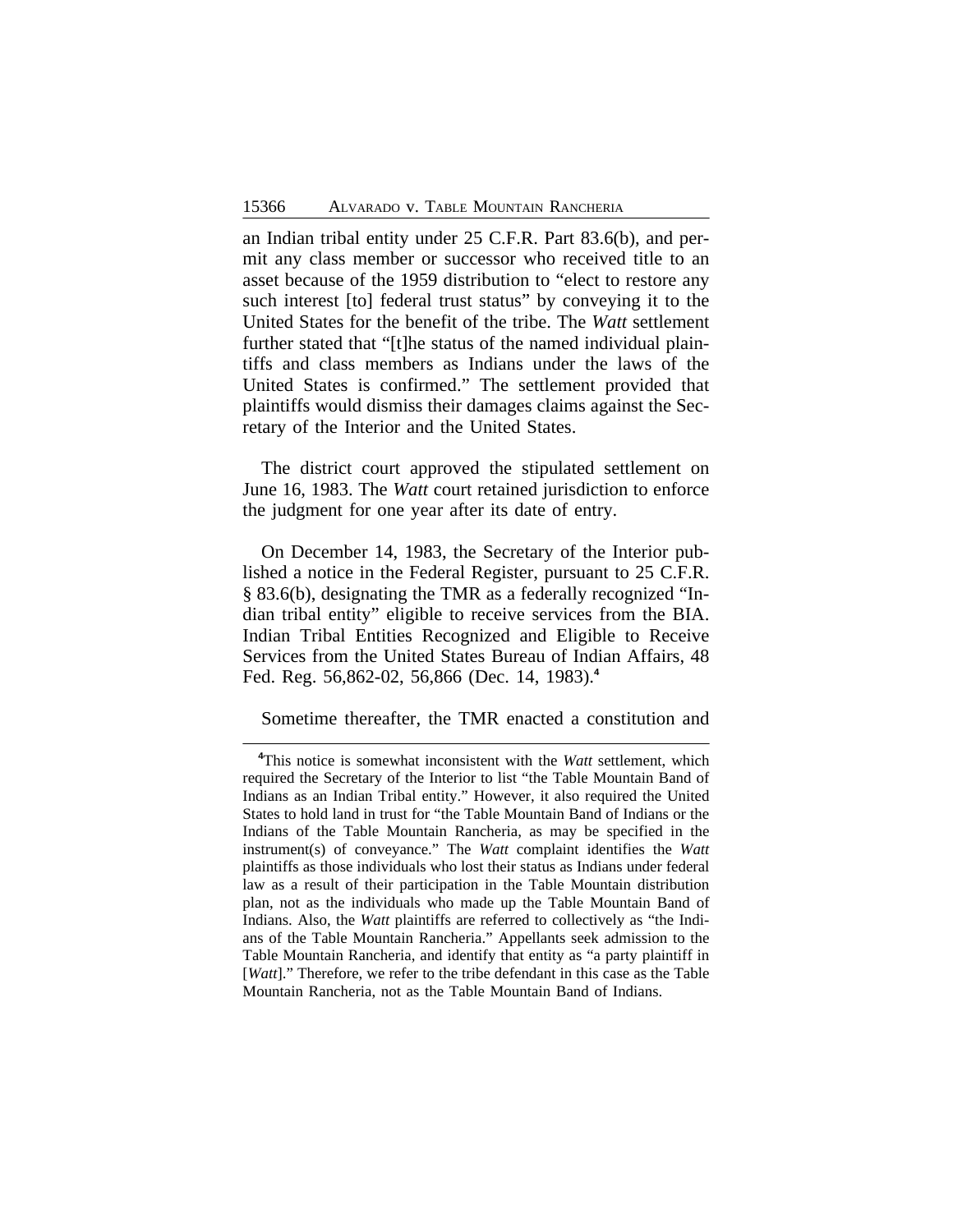established TMR membership requirements. Section 1 of the constitution stated:

The membership of the TMR shall consist of the following:

(a) All persons of California Indian descent who were listed as distributees or dependent members of distributees in the plan for the distribution of the assets of the Table Mountain Rancheria as approved by the Commissioner of Indian Affairs on July 16, 1959.

(b) All lineal descendants of persons named on the base roll provided such descendants possess at least one-quarter (1/4) degree California Indian blood, regardless of whether the ancestor through whom eligibility is claimed is living or deceased.

The Table Mountain Tribal Council interprets and applies these provisions.

After the adoption of the tribal constitution, the plaintiffs in this action unsuccessfully petitioned the tribal council for admission to the Table Mountain Rancheria. They alleged entitlement to membership because they "are direct descendants of and/or dependents of or off-spring of dependents of distributees . . . of the 1958 distribution plan" and have the requisite degree of California Indian blood.

#### **II**

On January 6, 2005, Plaintiffs/Appellants filed the instant action in the United States District Court for the Northern District of California, the same court in which the *Watt* action was filed. They named as defendants the TMR,<sup>5</sup> several mem-

**<sup>5</sup>**The *Watt* complaint's caption lists the TMR as "dba or successor to the Table Mountain Rancheria Association."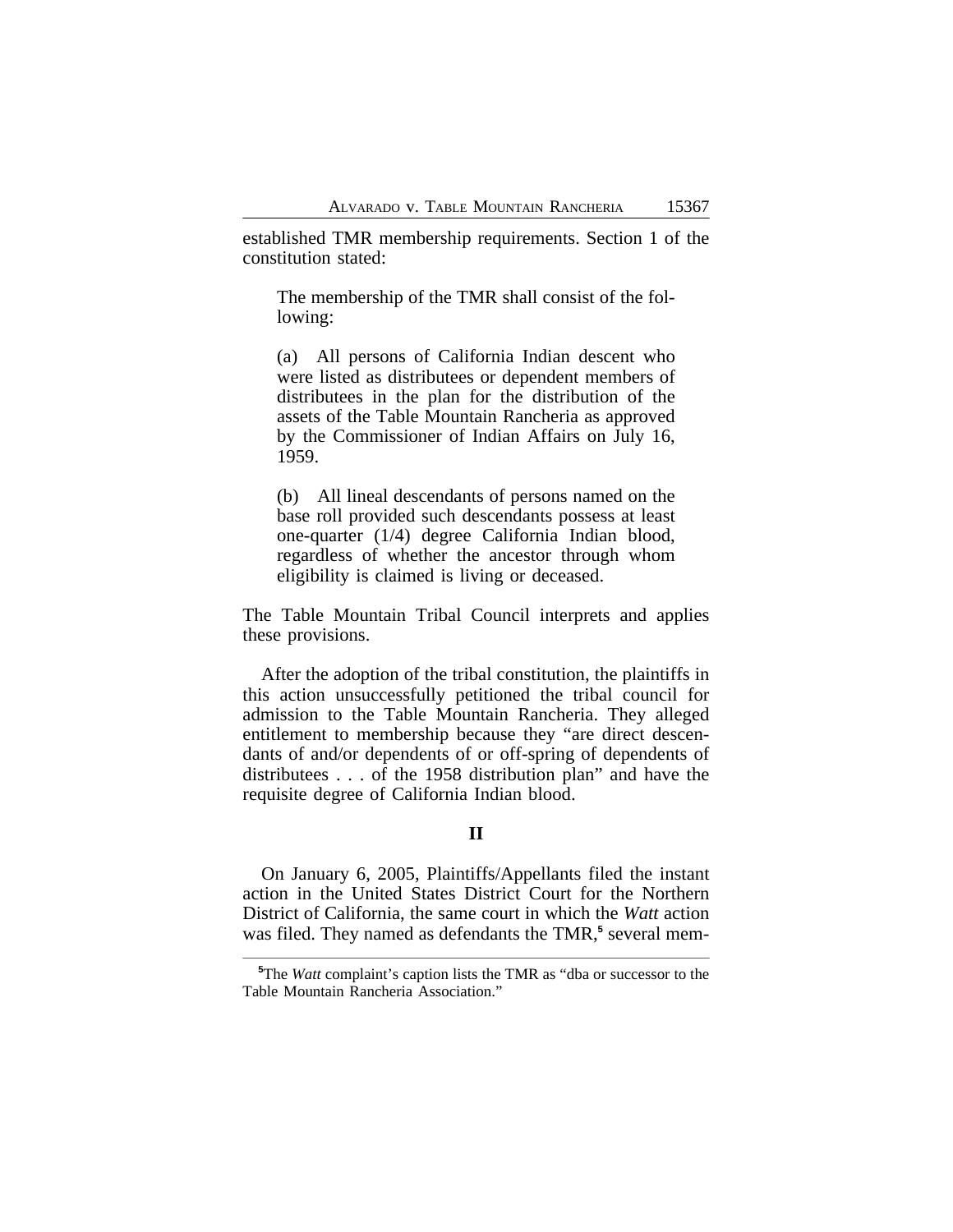bers of the Table Mountain Tribal Council, a former Table Mountain Tribal Council chairperson, several current tribal members who served as representatives of the plaintiff classes in *Watt*, the Secretary of the Interior, and the United States.

The complaint in this action ("2005 complaint") alleges a claim for breach of the covenant of good faith and fair dealing against all Appellees because of their purported failure to insure that Appellants "were treated the same as the named parties in [*Watt*]." The 2005 complaint seeks damages for this particular breach against the non-government defendants, and declaratory and injunctive relief against the United States and the Secretary of the Department of the Interior. The 2005 complaint also alleges a claim for breach of fiduciary duty against all non-government Appellees, who allegedly participated in an ongoing conspiracy to refuse appellants membership in the tribe. Appellants allege that the duty arose by virtue of the Appellees' role as *Watt* class representatives. The 2005 complaint alleges that this particular breach entitled Appellants to "any and all benefits provided by the [TMR] to any and all members . . . which would include . . . casino profits."

Additionally, the 2005 complaint prays for an injunction requiring the tribe to recognize Appellants as members of the TMR; declaratory relief that Appellants are members of the TMR and equally entitled to benefits "from the federal government and [TMR]" as are other members of the tribe; and "a full accounting of any and all benefits bestowed by the federal government Defendants to Table Mountain Rancheria and/or any of its members from 1983 to the present." The 2005 complaint also seeks an order compelling the United States and the Secretary of the Interior to order the TMR to admit the plaintiffs as members.

On July 27, 2005, the district court granted in part and denied in part the Appellees' motion to dismiss for lack of jurisdiction. It concluded that "neither an act of Congress nor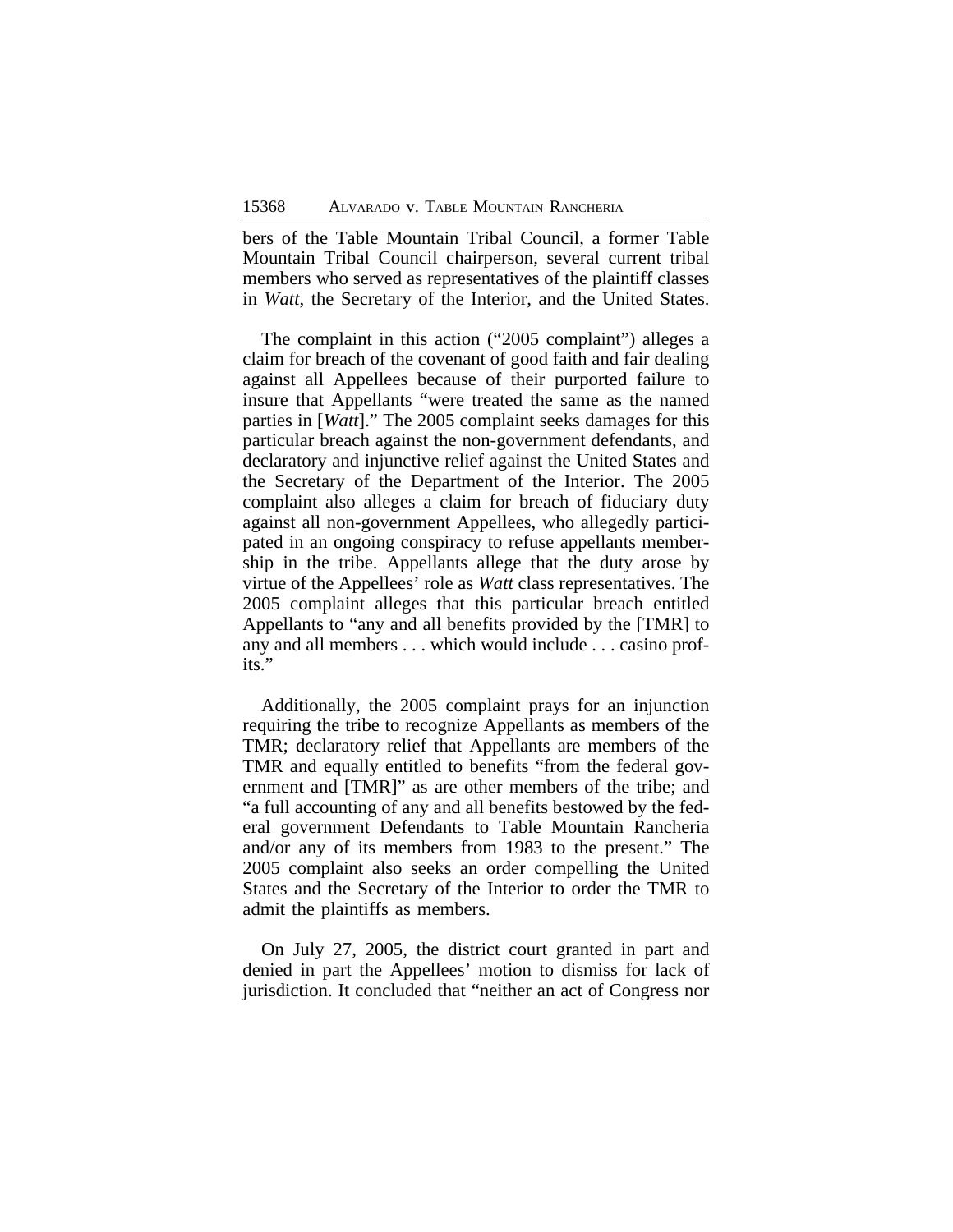the stipulated judgment in the *Watt* action provides any basis for [the district court's] exercise of jurisdiction over tribal membership determinations." In particular, the district court concluded that the Indian Gaming Regulatory Act, 25 U.S.C. § 2701 *et seq*., did not confer subject matter jurisdiction to determine whether the tribe or its officers "acted wrongfully in denying [Appellants'] membership applications." Also, the district court distinguished Appellants' claims from those which attack a judgment collaterally, noting that Appellants "have not elected to plead their case on [a collateral attack] theory."

Next, the district court noted that the relief sought against the government defendants "appears to be premised upon the fact that the Secretary of the Interior breached a duty owed to [Appellants] by failing to order the Tribe to admit them as members." The district court concluded that Appellants "failed to cite any federal statute or treaty" authorizing the government defendants to force the TMR or its officers to admit any particular individual as a member. Therefore, it concluded that it lacked subject matter jurisdiction over the breach of duty claims brought against the government defendants.

Finally, the district court addressed the question of whether Appellants could "maintain a claim for declaratory and injunctive relief under the APA" in order to review the Secretary of the Interior's "failure to act upon a petition to admit [Appellants] as members of [the TMR]." The district court stated that the APA "gives rise to federal question jurisdiction," but only for claims brought against a federal agency, and not claims brought against the United States. It determined that the 2005 complaint failed "to state a claim for relief under the APA." As a result, all claims against the tribal defendants, the *Watt* plaintiffs, and the United States were dismissed with prejudice. The APA claim against the Secretary of the Interior was "dismissed without prejudice" with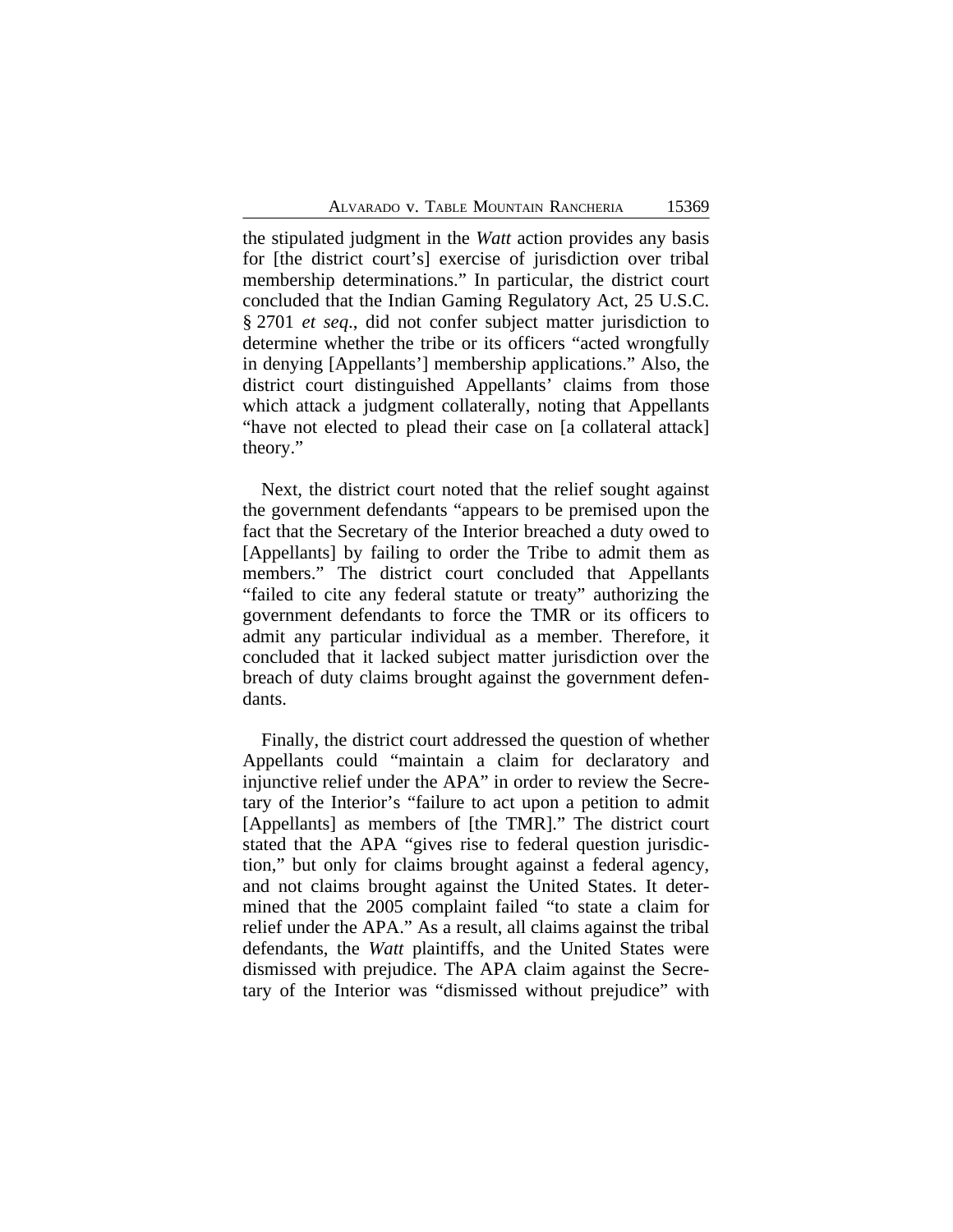leave to amend. No amendment was filed. The complaint was dismissed in its entirety on December 6, 2005.

## **III**

Appellants contend that the district court erred in ruling that it lacked subject matter jurisdiction over their claims. We review a dismissal for lack of subject matter jurisdiction *de novo*. *Lewis v. Norton*, 424 F.3d 959, 961 (9th Cir. 2005).

#### **A**

As a preliminary matter, we address Appellants' attempt to distinguish this case from those in which tribal immunity precludes federal court jurisdiction over tribal membership disputes. *See, e.g.*, *Opening Br.* at 51 ("[T]he tribe does not have immunity . . . since it waived that immunity in its pursuit as a party plaintiff in [*Watt*]."). We do not reach this contention, because even if it had merit, it would not mandate reversal. Appellees contend that the district court lacked subject matter jurisdiction because "Appellants' complaint contains no federal claim for relief." *Tribal Appellees' Resp. Br.* at 11. We agree and affirm on this ground.

**[1]** Sovereign immunity limits a federal court's subject matter jurisdiction over actions brought against a sovereign. *Vacek v. United States Postal Serv.*, 447 F.3d 1248, 1250 (9th Cir. 2006). Similarly, tribal immunity precludes subject matter jurisdiction in an action against an Indian tribe. *Lewis*, 424 F.3d at 961. Yet the absence of immunity does not establish the presence of subject matter jurisdiction. Rather, the cornerstone of federal subject matter jurisdiction is statutory authorization. *See, e.g., Exxon Mobil Corp. v. Allapattah Servs.*, 545 U.S. 546, 553 (2005) ("[F]ederal courts have no jurisdiction without statutory authorization.").

**[2]** To confer subject matter jurisdiction in an action against a sovereign, in addition to a waiver of sovereign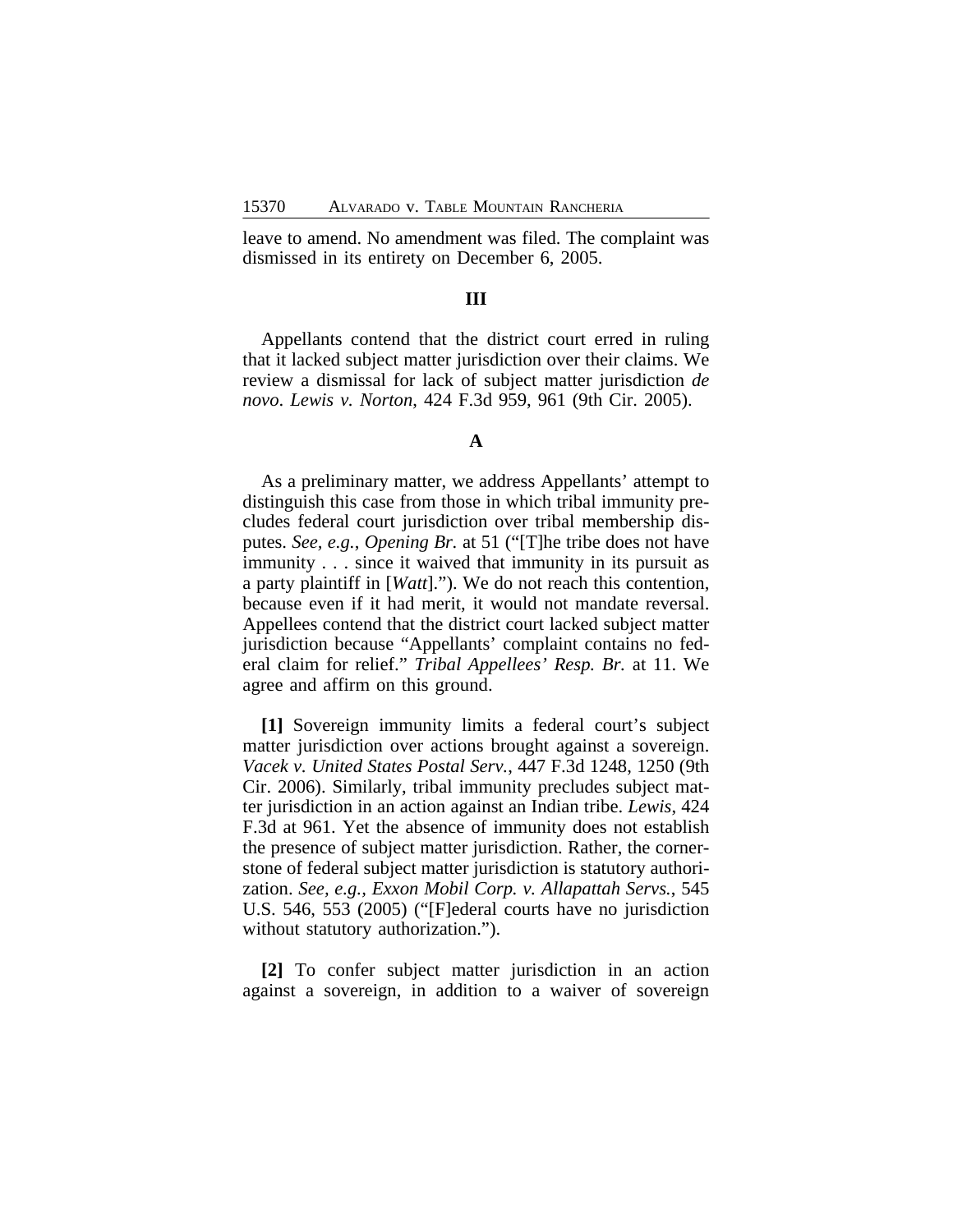immunity, there must be statutory authority vesting a district court with subject matter jurisdiction. *See, e.g., Arford v. United States*, 934 F.2d 229, 231 (9th Cir. 1991) (explaining that in order to maintain an action against the United States, there must be both "statutory authority granting subject matter jurisdiction" and "a waiver of sovereign immunity"). Therefore, to establish that the district court had subject matter jurisdiction over their claims, Appellants cannot rest on the assertion that principles of immunity do not apply. Rather, Appellants must establish some form of statutory authorization for their claims. *See Vacek*, 447 F.3d at 1250 (quoting *Kokkonen v. Guardian Life Ins. Co. of Am.*, 511 U.S. 375, 377 (1994)) (explaining that the party asserting jurisdiction has the burden of establishing jurisdiction).

The district court described federal courts' hesitation to intrude upon matters of tribal membership as a "straightforward application of the doctrine of sovereign immunity." However, Appellants' case is more infirm than those in which we have found a lack of subject matter jurisdiction as a result of tribal immunity. Indeed, the leading cases on federal jurisdiction over tribal matters arise in the context of claims for which a federal court's has federal question jurisdiction. *See Donovan v. Coeur d'Alene Tribal Farm*, 751 F.2d 1113, 1116 (9th Cir. 1985) (explaining that respect for tribal selfgovernment exempts "purely intramural matters such as conditions of tribal membership, inheritance rules, and domestic relations from the general rule that otherwise applicable federal statutes apply to Indian tribes"); *Santa Clara Pueblo v. Martinez*, 436 U.S. 49, 51-52 (1978) (declining to read Title I of the Indian Civil Rights Act of 1968 (ICRA), 25 U.S.C. §§ 1301-1303, to authorize a cause of action in federal court for declaratory and injunctive relief to enforce the ICRA's substantive provisions). Tribal immunity in those cases precluded jurisdiction even though the claims at issue implicated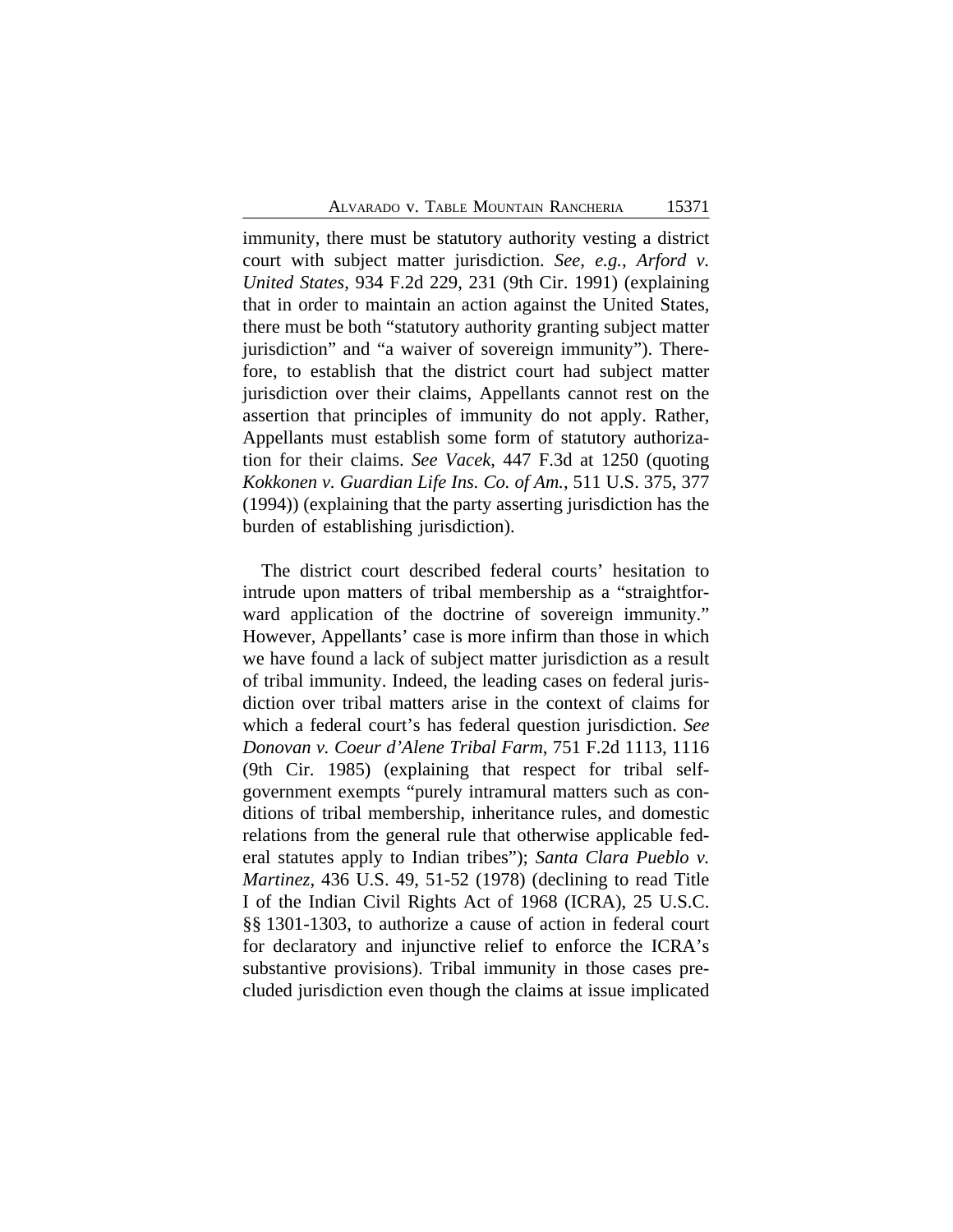federal statutes. As explained below, Appellants' arguments fail regardless of whether tribal immunity applies.**<sup>6</sup>**

#### **B**

Appellants first contend that the district court mistakenly analyzed their claims as membership disputes beyond the court's jurisdiction. They argue that their claims are collateral attacks on the *Watt* judgment. They allege that the Appellees who served as class representatives in *Watt* provided inadequate representation.

**[3]** Presumably, this theory attempts to establish subject matter jurisdiction by asserting a due process violation. *See Phillips Petroleum Co. v. Shutts*, 472 U.S. 797, 812 (1985) ("[T]he Due Process Clause of course requires that the named plaintiff at all times adequately represent the interests of the absent class members."). A due process claim provides subject matter jurisdiction when it is supported by facts "sufficient to state a violation of substantive or procedural due process." *Anderson v. Babbitt*, 230 F.3d 1158, 1163 (9th Cir. 2000) (internal quotation marks omitted).

**[4]** Characterizing Appellants' claims as collateral attacks on the *Watt* judgment does not establish that the district court had subject matter jurisdiction. The 2005 complaint does not collaterally attack the *Watt* judgment. Instead, it alleges that Appellees failed to comply with and effectuate the *Watt* settlement. *See, e.g.*, 2005 Complaint at 26 (requesting that "this Court . . . issue declaratory judgment . . . that these Defendants . . . must comply with the stipulated judgment [in *Watt*]

**<sup>6</sup>** In approaching subject matter jurisdiction in this manner, we do not criticize the district court's immunity-based conclusions. The holding in *Santa Clara Pueblo v. Martinez* has been interpreted to preclude federal court jurisdiction over challenges to tribal membership on the basis that tribes are immune from suit. *Lewis*, 424 F.3d at 961. We reach the same conclusion as the district court, but rely on a more basic, although in no way superior, principle.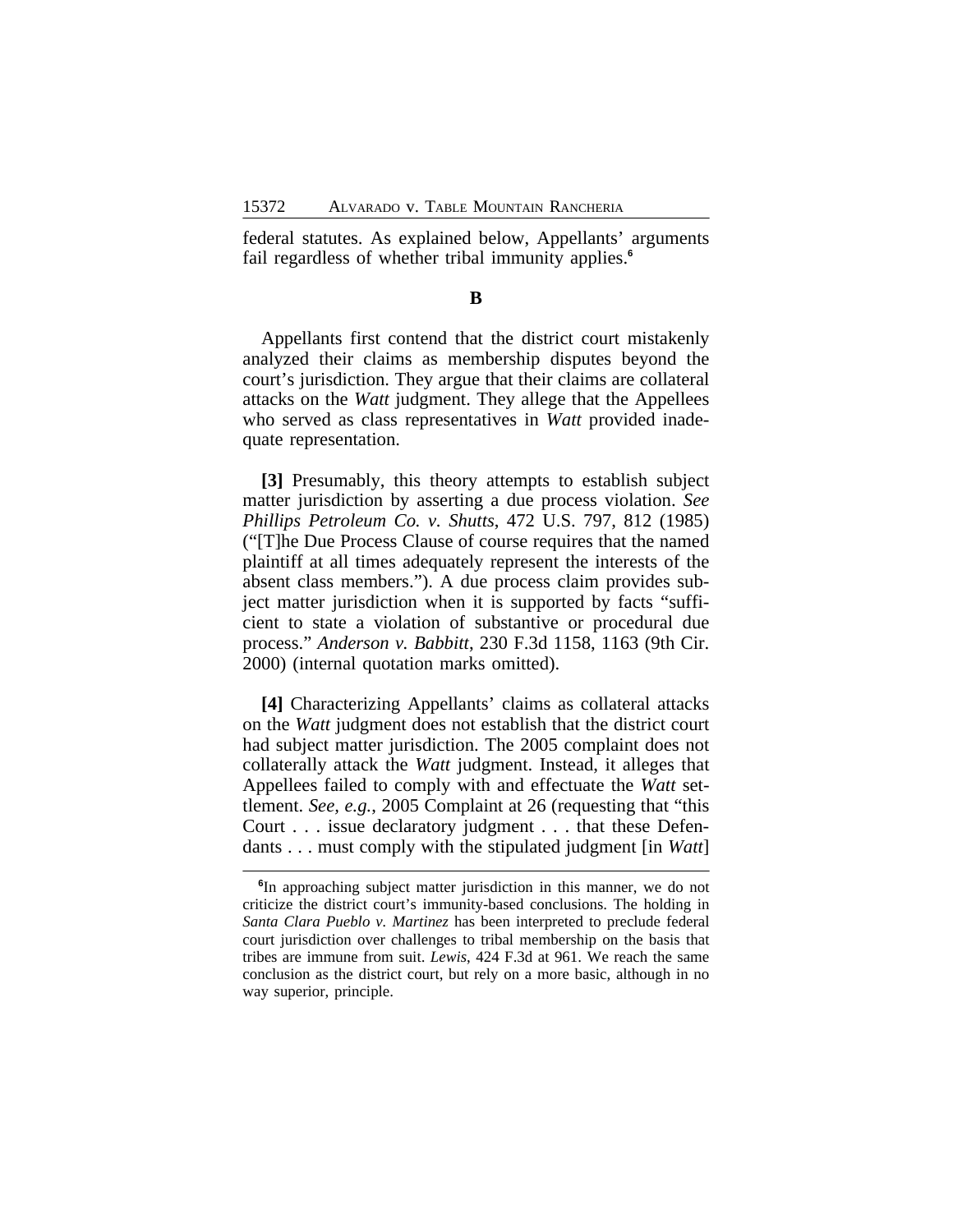. . ."). Claims of inadequate representation are nowhere to be found in Appellants' 2005 complaint. As a result, we may not consider this claim because it is raised for the first time on appeal. *See Cold Mt. v. Garber*, 375 F.3d 884, 891 (9th Cir. 2004).

**C**

In concluding that it lacked jurisdiction to enforce the *Watt* judgment, the district court found that the relief Appellants sought was beyond the scope of the *Watt* judgment. Also, it determined that the terms of the *Watt* settlement provided jurisdiction to enforce the settlement only through June 16, 1984. The district court concluded that Appellants could not resort to principles of ancillary jurisdiction to overcome sovereign immunity.

Appellants challenge the district court's determination that it lacked ancillary jurisdiction to enforce the *Watt* judgment. First, Appellants argue that the district court erred in determining that they could not seek enforcement of the *Watt* settlement because they were not parties in *Watt*. Next, they contend that the district court erred in concluding that *Watt* did not involve questions of tribal membership. Third, they argue that the government appellees are bound by the *Watt* judgment.

The fact that *Watt* was a federal lawsuit does not establish jurisdiction over an action to enforce the terms of its settlement. *See O'Connor v. Colvin*, 70 F.3d 530, 532 (9th Cir. 1995) (stating that federal courts do not enjoy any inherent jurisdiction to enforce a settlement agreement "simply because the subject of that settlement was a federal lawsuit"). In general, "[e]nforcement of [a] settlement agreement . . . whether through award of damages or decree of specific performance, is more than just a continuation or renewal of the dismissed suit, and hence requires its own basis for jurisdiction." *Kokkonen*, 511 U.S. at 378.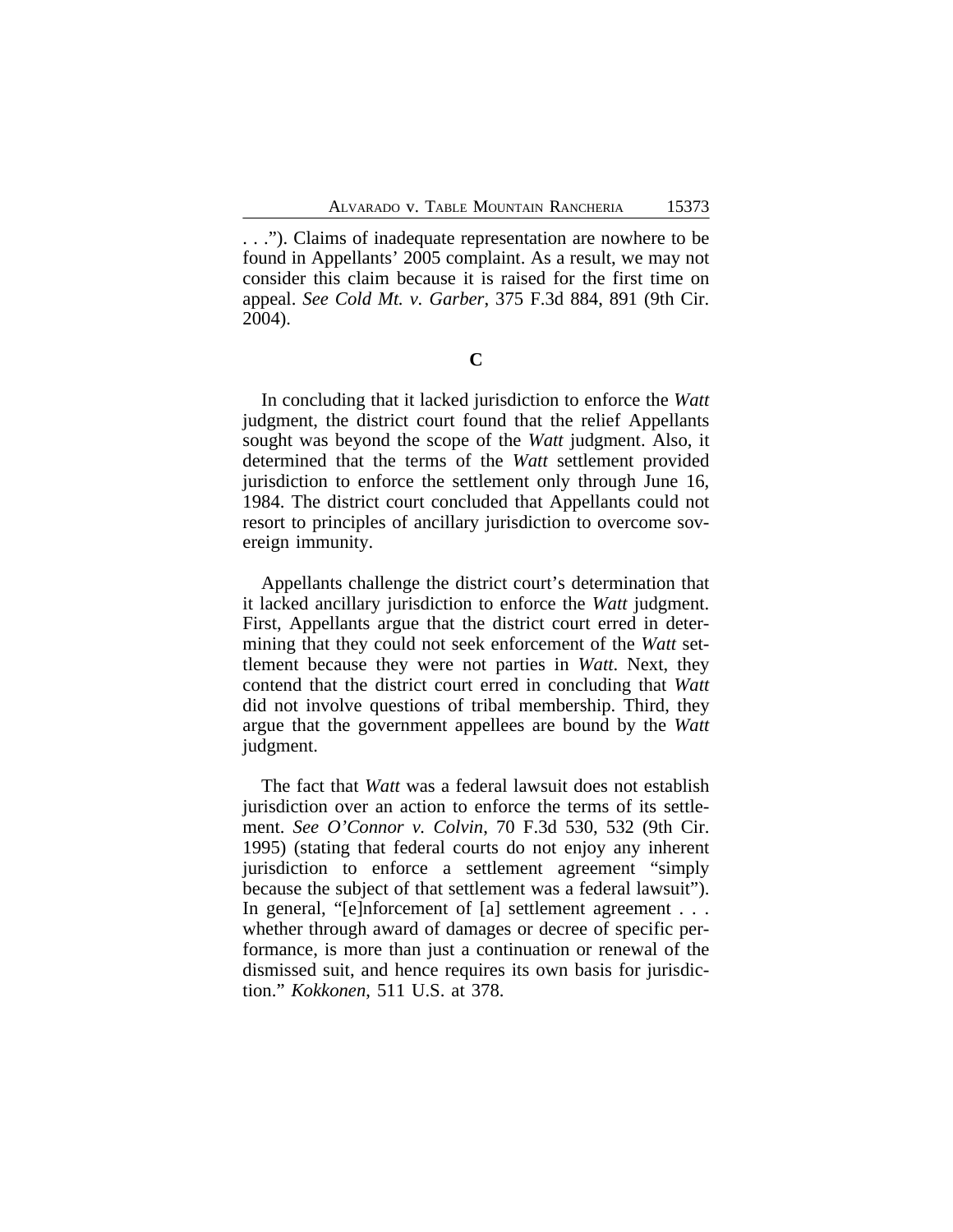**[5]** The doctrine of ancillary jurisdiction provides an exception to this rule. Federal courts have ancillary jurisdiction "over some matters (otherwise beyond their competence) that are incidental to other matters properly before them." *Id.* Specifically, a federal court has jurisdiction to enforce a settlement agreement in a dismissed case when the dismissal order incorporates the settlement terms, or the court has retained jurisdiction over the settlement contract. *Id.* at 381-82. In both instances, the party seeking enforcement of the settlement agreement must allege a violation of the settlement agreement in order to establish ancillary jurisdiction. *See O'Connor*, 70 F.3d at 532 ("Without a violation of the court's order, there is no jurisdiction.").

**[6]** The district court did not err in holding that it lacked ancillary jurisdiction over Appellants' claims. Appellants have not alleged violations of the *Watt* settlement. Their 2005 complaint is premised on the allegation that they were wrongfully excluded from membership in the TMR. This allegation does not constitute a violation of the *Watt* settlement because the *Watt* settlement did not establish membership in the TMR either expressly or by implication. Rather, the settlement provided that "[t]he status of the named individual plaintiffs and class members as Indians under the laws of the United States is confirmed."

Appellants cite no authority for the proposition that gaining Indian status under federal law is equivalent to acquiring membership in a tribe. The requirements that determine Indian status "vary depending upon the purpose for which Indian status is claimed." *United States v. Bruce*, 394 F.3d 1215, 1222 (9th Cir. 2005). In at least one instance, "[t]ribal enrollment is 'the common evidentiary means of establishing Indian status, but it is not the only means nor is it necessarily determinative.' " *Id.* at 1224 (citation omitted) (defining Indian status for purposes of 18 U.S.C. § 1152). We are not persuaded that the *Watt* judgment determined the *Watt* plaintiffs' membership in a tribe simply because it made findings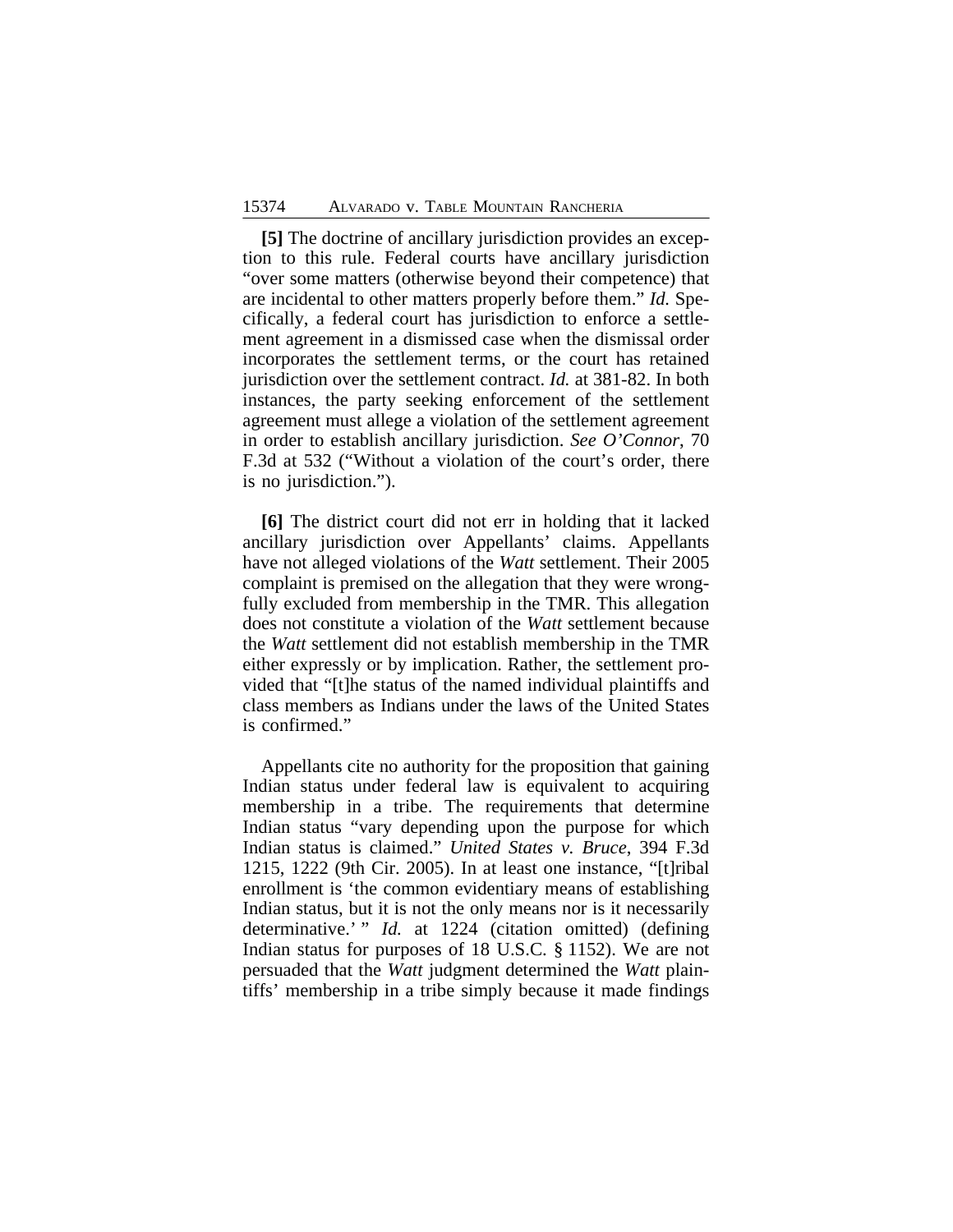regarding the plaintiffs' Indian status. Whether any of the Appellees have failed to recognize Appellants as tribe members is immaterial for purposes of the district court's jurisdiction. Appellants' 2005 complaint did not allege a violation of the *Watt* settlement within the district court's ancillary jurisdiction.

**[7]** Appellants also cannot assert ancillary jurisdiction by virtue of the *Watt* settlement's retention of jurisdiction. The *Watt* settlement only extended jurisdiction "for a period of one year from entry of judgment, or for such longer time as may be shown to be necessary on a motion duly noticed by any party within one year from entry of judgment." The *Watt* judgment was entered on June 16, 1983. Therefore, whatever ancillary jurisdiction the district court had expired on June 16, 1984.

**D**

In their statement of jurisdiction, Appellants assert that the district court had jurisdiction pursuant to "28 U.S.C. § 1331, and 28 U.S.C. § 1346, as the United States or an agency of the United States was a defendant in the matter." *Opening Br.* at 8. We surmise that this is an attempt to establish federal question jurisdiction. This attempt also fails.

**[8]** The only arguably relevant provisions of 28 U.S.C. § 1346 vest the district courts with original jurisdiction over civil actions in which the United States is the defendant. Pursuant to Section 1346(a)(2), district courts have subject matter jurisdiction over certain types of civil actions "against the United States, not exceeding \$10,000 in amount, founded either upon the Constitution, or any Act of Congress, or any regulation of an executive department, or upon any express or implied contract with the United States." Appellants' claims are not founded on the Constitution, an Act of Congress, or a regulation of an executive department. To the extent that they are founded on a breach of the settlement agreement,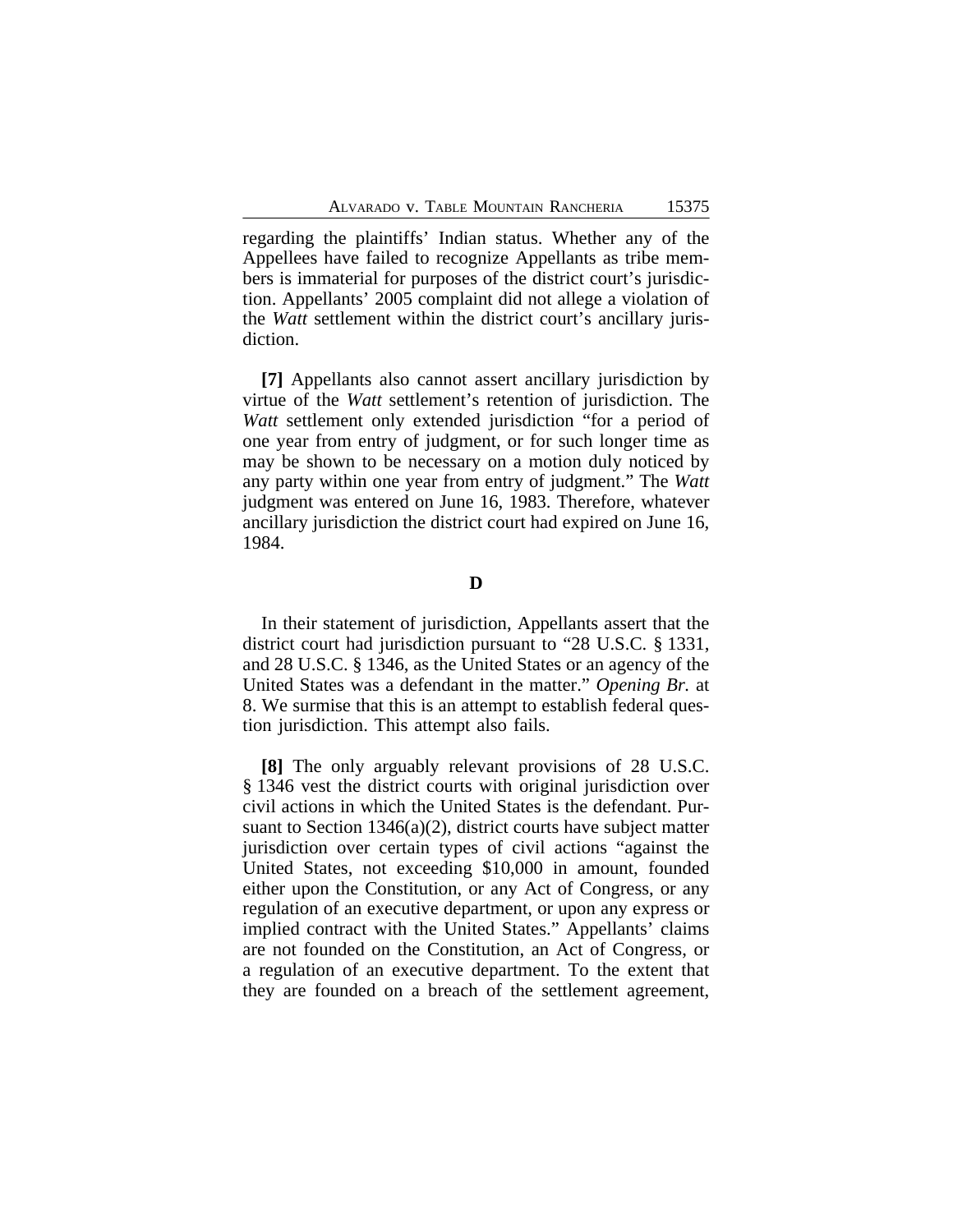Section 1346(a)(2) does not establish jurisdiction on that ground because it "impliedly forbids" the only kind of relief (declaratory and injunctive) sought against the United States. *North Side Lumber Co. v. Block*, 753 F.2d 1482, 1485 (9th Cir. 1985).

**[9]** Section 1346(b)(1), the Federal Tort Claims Act (FTCA), waives the United States' sovereign immunity "in a defined category of cases involving negligence committed by federal employees in the course of their employment." *Dolan v. United States Postal Serv.*, 546 U.S. 481, 484 (2006). Appellants cannot establish subject matter jurisdiction through the FTCA because they have not administratively exhausted their claims. *See Jerves v. United States*, 966 F.2d 517, 518 (9th Cir. 1992) (explaining that "[t]he Federal Tort Claims Act . . . vests the federal district courts with exclusive jurisdiction over suits arising from the negligence of Government employees," but "before an individual can file an action against the United States in district court, she must seek an administrative resolution of her claim" to establish subject matter jurisdiction).

## **E**

Finally, we conclude that the district court did not err in failing to consider whether it had original jurisdiction over Appellants' APA claim brought against the Secretary of the Interior, and supplemental jurisdiction over Appellants' remaining state law claims.

The APA provides for judicial review of "[a]gency action made reviewable by statute and final agency action for which there is no other adequate remedy in a court." 5 U.S.C. § 704. The district court dismissed the APA claim brought against the United States for lack of subject matter jurisdiction, concluding that "claims under the APA must be filed against a federal 'agency' within the meaning of 5 U.S.C. § 551(1)." The district court dismissed the APA claim brought against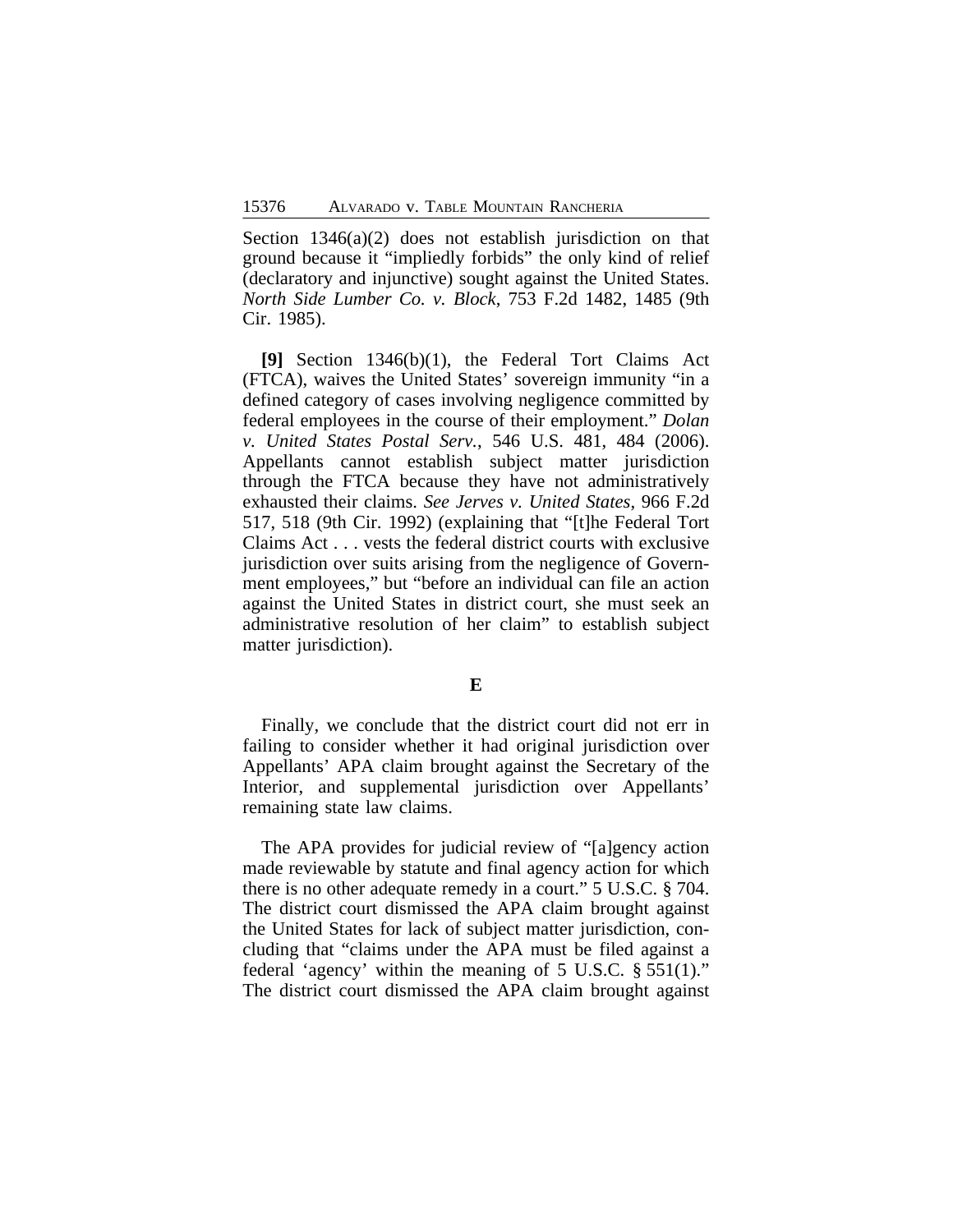the Secretary of the Interior because Appellants did not allege that they had exhausted their administrative remedies. However, the district court noted that "[t]here is some chance . . . that [Appellants] can state a claim for relief under the APA" based on the Secretary of the Interior's duty "to order the [TMR] to admit them as members," and granted leave to amend that claim. Appellants did not amend their APA claim against the Secretary of the Interior, and as a result, the district court later dismissed the entire 2005 complaint with prejudice.

The district court did not expressly address the question of whether it had subject matter jurisdiction over the APA claim brought against the Secretary of the Interior. Therefore, dismissal of that claim did not resolve the questions of whether the district court had to assume supplemental jurisdiction over Appellants' state law claims, or whether it could decline to exercise supplemental jurisdiction over the state law claims. *See* 28 U.S.C. §§ 1367(a), (c).

We do not review the district court's failure to address those issues. Rather, we affirm the district court's dismissal of the APA claim brought against the Secretary of the Interior, and its dismissal of the 2005 complaint as a whole, on an alternate ground supported by the record. *See Atel Fin. Corp. v. Quaker Coal Co.*, 321 F.3d 924, 926 (9th Cir. 2003) (per curiam) ("We may affirm a district court's judgment on any ground supported by the record, whether or not the decision of the district court relied on the same grounds or reasoning we adopt.").

**[10]** In their opposition to Appellees' motion to dismiss, Appellants alleged that their APA claim related to the Secretary of the Interior's failure to comply with its duty under the *Watt* judgment, and the Secretary's "statutory duty under Part 290 of Title 25, C.F.R." This claim seeks to compel agency action. *See* § 706(1) (providing a cause of action to "compel agency action unlawfully withheld or unreasonably delayed").